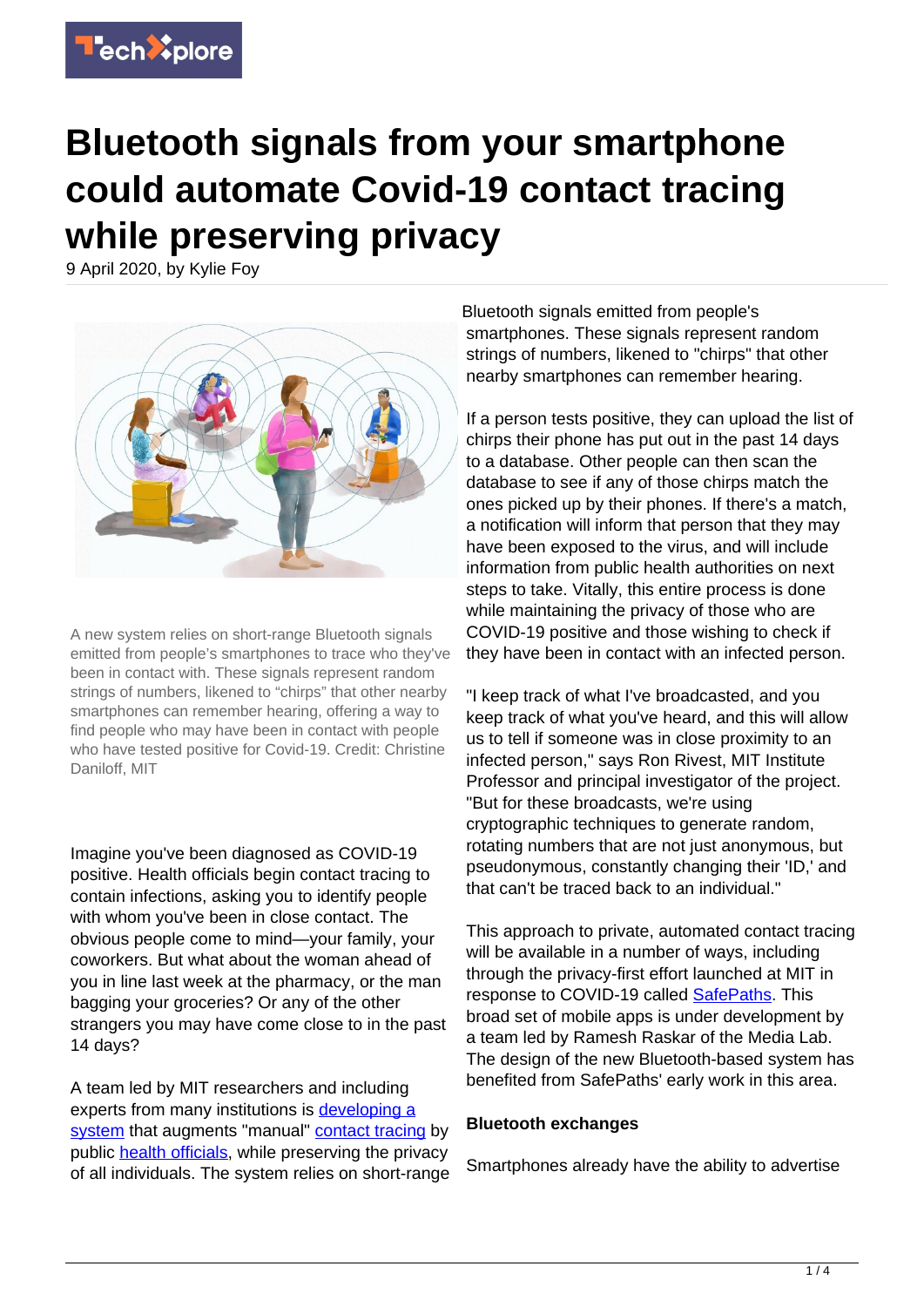

their presence to other devices via Bluetooth. Apple's "Find My" feature, for example, uses chirps of these random numbers your phone is emitting," from a lost iPhone or MacBook to catch the attention of other Apple devices, helping the owner of the lost device to eventually find it.

"Find My inspired this system. If my phone is lost, it enable everyone to participate in a shared process can start broadcasting a Bluetooth signal that's just of seeing if you might have been in contact, without a random number; it's like being in the middle of the revealing, or forcing anyone to reveal, anything." ocean and waving a light. If someone walks by with Bluetooth enabled, their phone doesn't know anything about me; it will just tell Apple, 'Hey, I saw this light,'" says Marc Zissman, the associate head of MIT Lincoln Laboratory's Cyber Security and Information Science Division and co-principal investigator of the project.

With their system, the team is essentially asking a phone to send out this kind of random signal all the time and to keep a log of these signals. At the same time, the phone detects chirps it has picked up from other phones, and only logs chirps that would be medically significant for contact tracing—those emitted from within an approximate 6-foot radius and picked up for a certain duration of advisory team to ensure that this system would time, say 10 minutes.

Phone owners would get involved by downloading an app that enables this system. After a positive diagnosis, a person would receive a QR code from a health official. By scanning the code through that app, that person can upload their log to the cloud. Anyone with the app could then initiate their phones "In order for the U.S. to really contain this epidemic, to scan these logs. A notification, if there's a match, we need to have a much more proactive approach could tell a user how long they were near an infected person and the approximate distance.

## **Privacy-preserving technology**

Some countries most successful at containing the spread of COVID-19 have been using smartphonebased approaches to conduct contact tracing, yet the researchers note these approaches have not always protected individual's privacy. South Korea, for example, has implemented apps that notify officials if a diagnosed person has left their home, and can tap into people's GPS data to pinpoint exactly where they've been.

"We're not tracking location, not using GPS, not

attaching your personal ID or phone number to any says Daniel Weitzner, a principal research scientist in the MIT Computer Science and Artificial Intelligence Laboratory (CSAIL) and co-principal investigator of this effort. "What we want is to

Choice is key. Weitzner sees the system as a virtual knock on the door that preserves people's right to not answer it. The hope, though, is that everyone who can opt in would do so to help contain the spread of COVID-19. "We need a large percentage of the population to opt in for this system to really work. We care about every single Bluetooth device out there; it's really critical to make this a whole ecosystem," he says.

### **Public health impact**

Throughout the development process, the researchers have worked closely with a medical contribute effectively to contact tracing efforts. This team is led by Louise Ivers, who is an infectious disease expert, associate professor at Harvard Medical School, and executive director of the Massachusetts General Hospital Center for Global Health.

that allows us to trace more widely contacts for confirmed cases. This automated and privacyprotecting approach could really transform our ability to get the epidemic under control here and could be adapted to have use in other global settings," Ivers says. "What's also great is that the technology can be flexible to how [public health](https://techxplore.com/tags/public+health+officials/) [officials](https://techxplore.com/tags/public+health+officials/) want to manage contacts with exposed cases in their specific region, which may change over time."

For example, the system could notify someone that they should self-isolate, or it could request that they check in through the app to connect with specialists regarding daily symptoms and well-being. In other circumstances, public health officials could request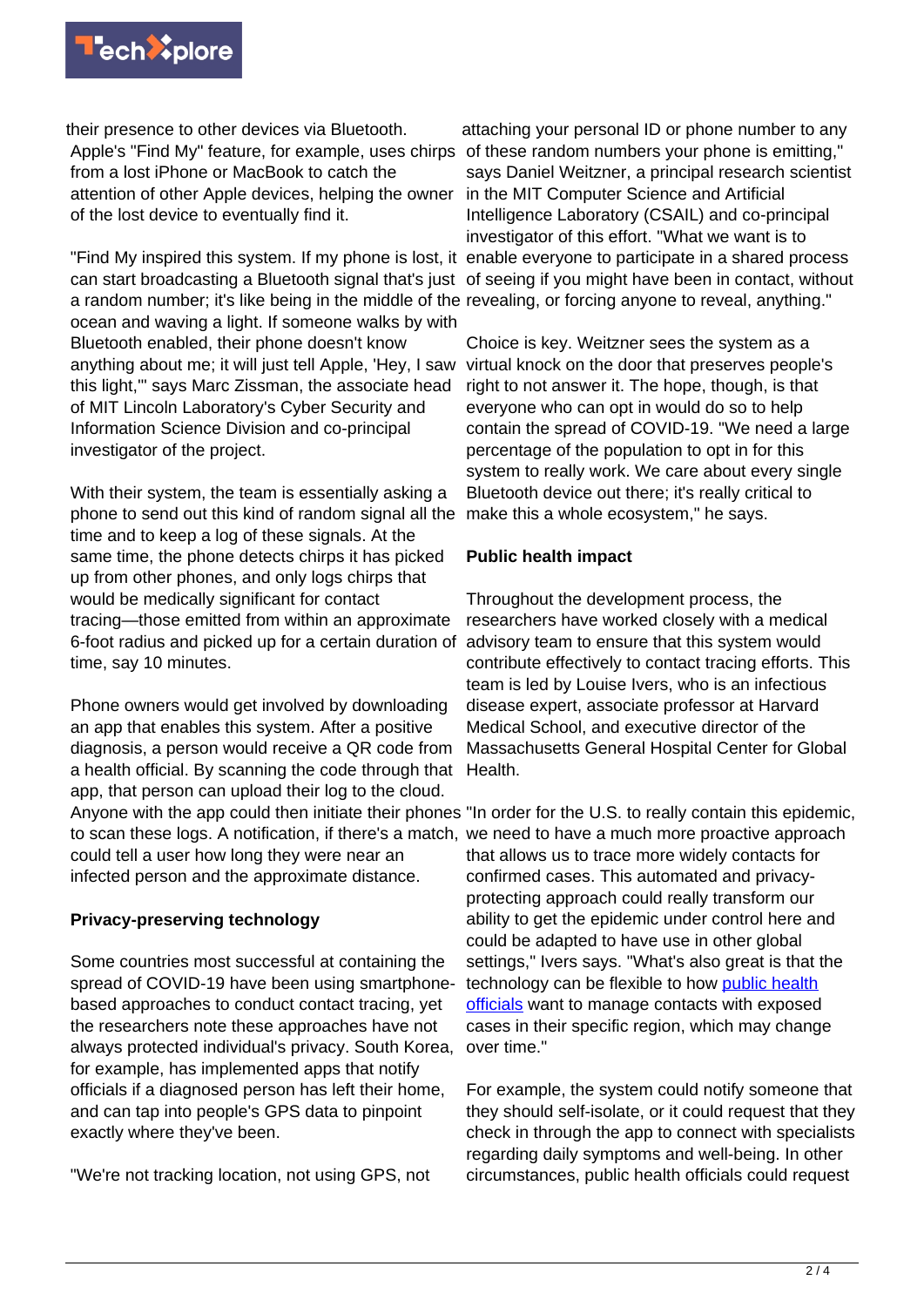

that this person get tested if they were noticing a cluster of cases.

The ability to conduct contact tracing quickly and at a large scale can be effective not only in flattening the curve of the outbreak, but also for enabling people to safely enter public life once a community is on the downward side of the curve. "We want to be able to let people carefully get back to normal life while also having this ability to carefully quarantine and identify certain vectors of an outbreak," Rivest says.

## **Toward implementation**

Lincoln Laboratory engineers have led the prototyping of the system. One of the hardest technical challenges has been achieving interoperability, that is, making it possible for a chirp from an iPhone to be picked up by an Android device and vice versa. A test at the laboratory late last week proved that they achieved this capability, and that chirps could be picked up by other phones of various makes and models.

A vital next step toward implementation is engaging with the smartphone manufacturers and software developers—Apple, Google, and Microsoft. "They have a critical role here. The aim of the prototype is to prove to these developers that this is feasible for them to implement," Rivest says. As those collaborations are forming, the team is also demonstrating its prototype system to state and federal government agencies.

Rivest emphasizes that collaboration has made this project possible. These collaborators include the Massachusetts General Hospital Center for Global Health, CSAIL, MIT Lincoln Laboratory, Boston University, Brown University, MIT Media Lab, The Weizmann Institute of Science, and SRI International.

The team also aims to play a central, coordinating role with other efforts around the country and in Europe to develop similar, privacy-preserving contact-tracing systems.

"This project is being done in true academic style. It's not a contest; it's a collective effort on the part

of many, many people to get a system working," Rivest says.

**More information:** [pact.mit.edu/](http://pact.mit.edu/)

 Provided by Massachusetts Institute of **Technology**